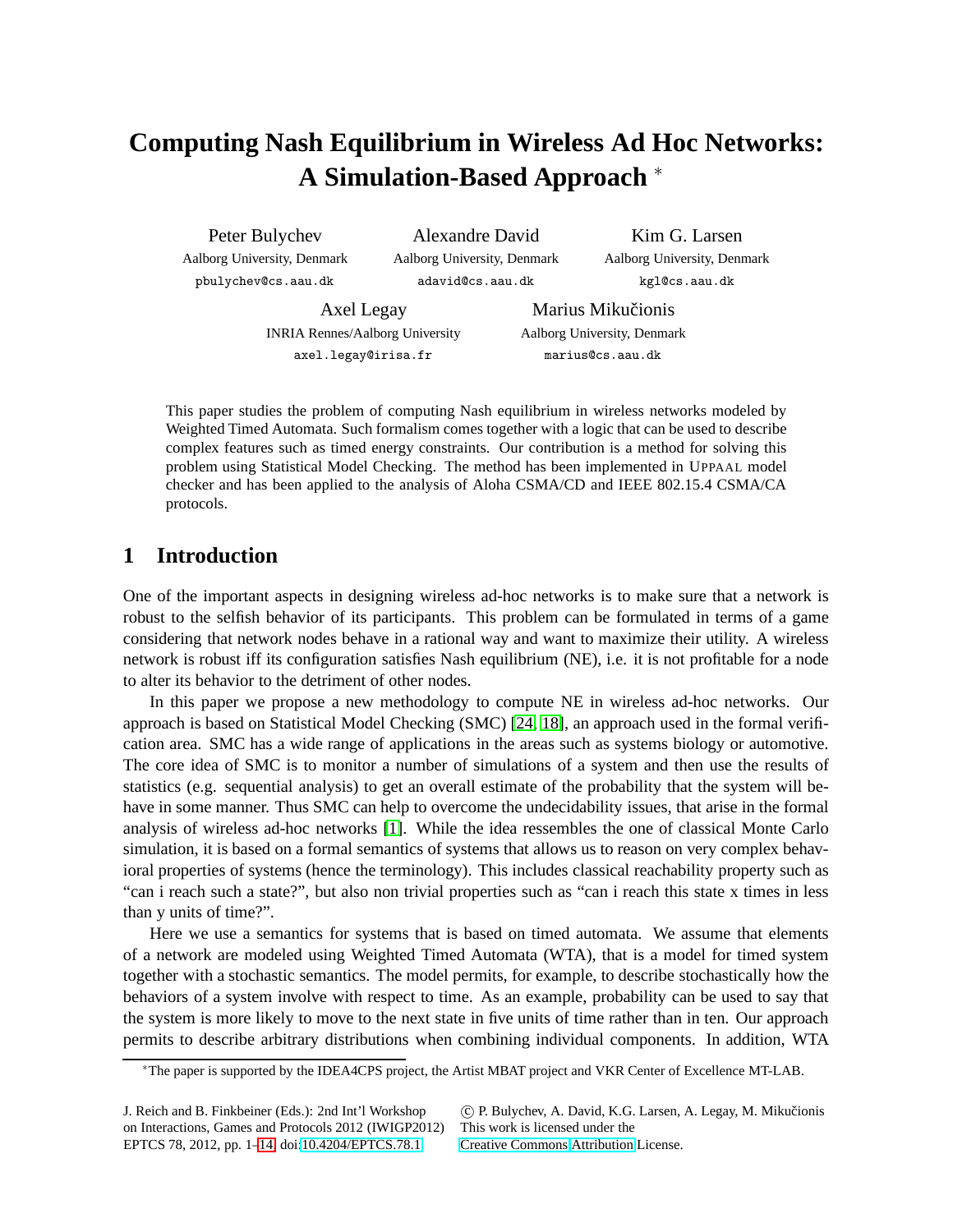are equiped with nice communication primitives between components, including e.g. message passing. The fact that we rely on WTA allows us to describe utility functions with cost constraint temporal logic called PWCTL. PWCTL is a logic that allows to temporally quantify on behaviors of components as well as on their individual features (cost, energy consumption). By the existing results, we know that one can always define a probability measure on sets of run of a WTA that satisfy a given property written in cost constraint temporal logic. The latter clearly arises the importance of defining a formal semantics for system's models.

Going back to modeling wireless ad-hoc network, we will assume that each node can work according to one out of finitely many configurations that we call strategies (a strategy being a choice of a configuraiton). We also assume that each network node has a goal and a node's utility function is equal to the probability that this goal will be reached on a random system run. Each node will be represented with a WTA and a goal will be described with PWCTL. Our algorithm for computing NE consists of two phases. First, we apply simulation-based algorithm to compute a strategy that most likely (heuristic) satisfies NE. This is done by monitoring several runs of the systems with respect to a property and then use classical Monte Carlo ratio to estimate the probability that this strategy is indeed the good one. In the second phase we apply statistics to test the hypothesis that this strategy actually satisfies NE. Indeed, it is well-known that such a NE may not exist [\[16\]](#page-13-3), so our statistical algorithm goes for the best estimate out of it that corresponds to a relaxed NE for the system.

We implemented a distributed version of this algorithm that uses UPPAAL statistical model checker as a simulation engine [\[13\]](#page-13-4). The UPPAAL toolset offers a nice user interface that makes it one of the most widely used formal verification based tool in academia. Thanks to the independent simulations that the algorithm generates, this problem can easily be parallelized and distributed on, e.g., PC clusters.

Finally, we apply our tool to the analysis of two probabilistic CSMA (Carrier Sense Multiple Access) protocols: k-persistent Aloha CSMA/CD protocol and IEEE 802.15.4 CSMA/CA protocol. The two case studies we present in this paper serve mainly demonstration purposes. However, we are the first who study Nash Equilibrium in *unslotted* Aloha (the slotted version of Aloha was previously studied in [\[19\]](#page-13-5) and [\[23\]](#page-13-6)). Our result that there exists only "always transmit" Nash Equilibrium strategy in IEEE 802.15.4 CSMA/CA reproduces the analogous result for the IEEE 802.11 CSMA/CA protocol [\[9\]](#page-12-1).

The problem of computing Nash Equilibrium in wireless ad-hoc networks was first considered in [\[19\]](#page-13-5) and surveid in [\[23\]](#page-13-6). Most of existing works are based on an analytical solution which does not scale well with complex models [\[15,](#page-13-7) [19\]](#page-13-5). Similarly to us, some other works [\[9\]](#page-12-1) are based on a simulation-based approach. However, contrary to us, they do not assign any statistical confidence to the results, and they do not take advantage of temporal logic to express arbitrary objectives.

# **2 Weighted Timed Automata**

In this section, we briefly recap the concept of Weighted Timed Automata (WTA), see [\[12\]](#page-13-8) for more details. We denote  $\mathscr{B}(X)$  to be a finite conjunction of bounds of the form  $x \sim n$  where  $x \in X, n \in \mathbb{N}$ , and ∼∈ {<,≤,>,≥}.

**Definition [1](#page-1-0)** *A* Weighted Timed Automaton<sup>1</sup> (WTA) is a tuple  $\mathscr{A} = (L, \ell_0, X, E, R, I)$  where: (i) *L* is a *finite set of locations, (ii)*  $\ell_0 \in L$  *is the initial location, (iii) X is a finite set of real-valued variables called* 

<span id="page-1-0"></span><sup>&</sup>lt;sup>1</sup>In the classical notion of priced timed automata [\[6,](#page-12-2) [5\]](#page-12-3) cost-variables (e.g. clocks where the rate may differ from 1) may not be referenced in guards, invariants or in resets, thus making e.g. optimal reachability decidable. This is in contrast to our notion of WTA, which is as expressive as linear hybrid systems [\[10\]](#page-12-4).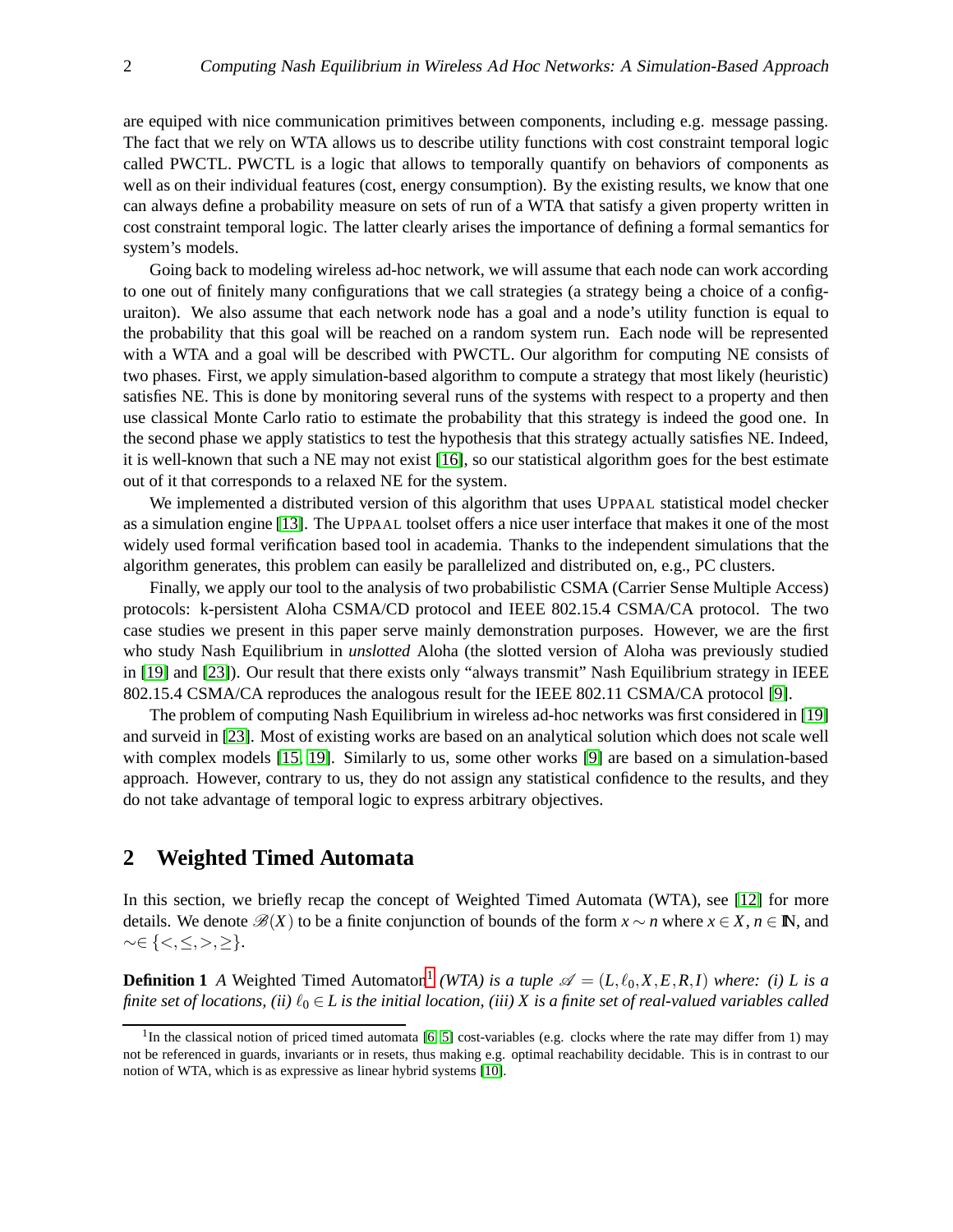*clocks, (iv)*  $E \subseteq L \times \mathscr{B}(X) \times 2^X \times L$  is a finite set of edges, (v)  $R: L \to \mathbb{Z}_{\geq 0}$  assigns a rate vector to each *location, and (vi)*  $I: L \to \mathcal{B}(X)$  *assigns an invariant to each location.* 

A state of a WTA is a pair  $(l, v)$  that consists of a location *l* and a valuation of clocks  $v : X \to \mathbb{R}_{\geq 0}$ . From a state  $(l, v) \in L \times \mathbb{R}^X_{\geq 0}$  a WTA can either let time progress or do a discrete transition and reach a new location. During time delay clocks are growing with the rates defined by  $R(l)$ , and the resulting clock valuation should satisfy invariant  $I(l)$ . A discrete transition from  $(l, v)$  to  $(l', v')$  is possible if there is  $(l, g, Y, l') \in E$  such that *v* satisfies *g* and *v*<sup> $\prime$ </sup> is obtained from *v* by resetting clocks from the set *Y* to 0. A run of WTA is a sequence of alternating time and discrete transitions. Several WTA  $M_1, M_2, \ldots, M_n$ , can communicate via inputs and outputs to generate Networks of WTAs (NWTAs)  $M_1||M_2|| \dots ||M_n$ .

In our early works [\[12\]](#page-13-8), the stochastic semantics of WTA components associates probability distributions on both the delays one can spend in a given state as well as on the transition between states. In UPPAAL uniform distributions are applied for bounded delays and exponential distributions for the case where a component can remain indefinitely in a state. In a network of WTAs the components repeatedly race against each other, i.e. they independently and stochastically decide on their own how much to delay before outputting, with the "winner" being the component that chooses the minimum delay. As observed in [\[12\]](#page-13-8), the stochastic semantics of each WTA is rather simple (but quite realistic), arbitrarily complex stochastic behavior can be obtained by their composition when mixing individual distributions through message passing. The beauty of our model is that these distributions are naturally and automatically defined by the network of WTAs.

Our implementation supports extension of WTA, coming from the language of the UPPAAL model checker [\[17\]](#page-13-9). Such models can contain integer variables that can be present in transition guards, and they can be updated only when a discrete transition is taken. Additionally, we support other features of the UPPAAL model checker's input language such as data structures and user-defined functions.

A parametrized WTA *M*(*p*) is a WTA in which some integer constant (transition weight or constant in variable assignment/clock invariant) is replaced by a parameter *p*.

For defining properties we use cost-constraint temporal logic PWCTL, which contains formulas of the form  $\Diamond_{c\lt C}\phi$ . Here *c* is an observer clock (that is never reset and grows to infinity on any infinite run of a WTA),  $C \in \mathbb{R}_{\geq 0}$  is a constant and  $\phi$  is a state-predicate. We say that a run  $\pi$  satisfies  $\Diamond_{c \leq C} \phi$  if there exists a state  $(l, v) \in \pi$  in this run such that it satisfies  $\phi$  and  $v(c) \leq C$ . We define  $Pr[M] = \psi$  to be equal to the probability that a random run of  $M$  satisfies  $\psi$ .

# **3 Modeling Formalism and problem statement**

We consider that each node operates according to one out of finitely many configurations. Thus a network of *N* nodes can be modelled by:

$$
S(p_1, p_2,..., p_N) \equiv M(p_1) \| M(p_2) \| ... \| M(p_N) \| C
$$
 (1)

where *M* is a parametrized model of a node,  $p_i \in P$  (i.e, the behavior of a node relies on some value strategy - assigned to the parameters), *P* is a finite set of configurations and *C* is a model of a medium.

Consider a parameterized NWTA  $S(p_1, p_2, \ldots, p_N)$  that models a wireless network of *N* nodes. Here each *p<sup>i</sup>* defines a configuration of a node *i* and ranges over a finite domain *P*. Since the players (nodes) are symmetric, we can analyze the game from the point of view of the first node only. Thus we will consider the goal of the first node only, and this goal is defined by a PWCTL formula  $\psi$ .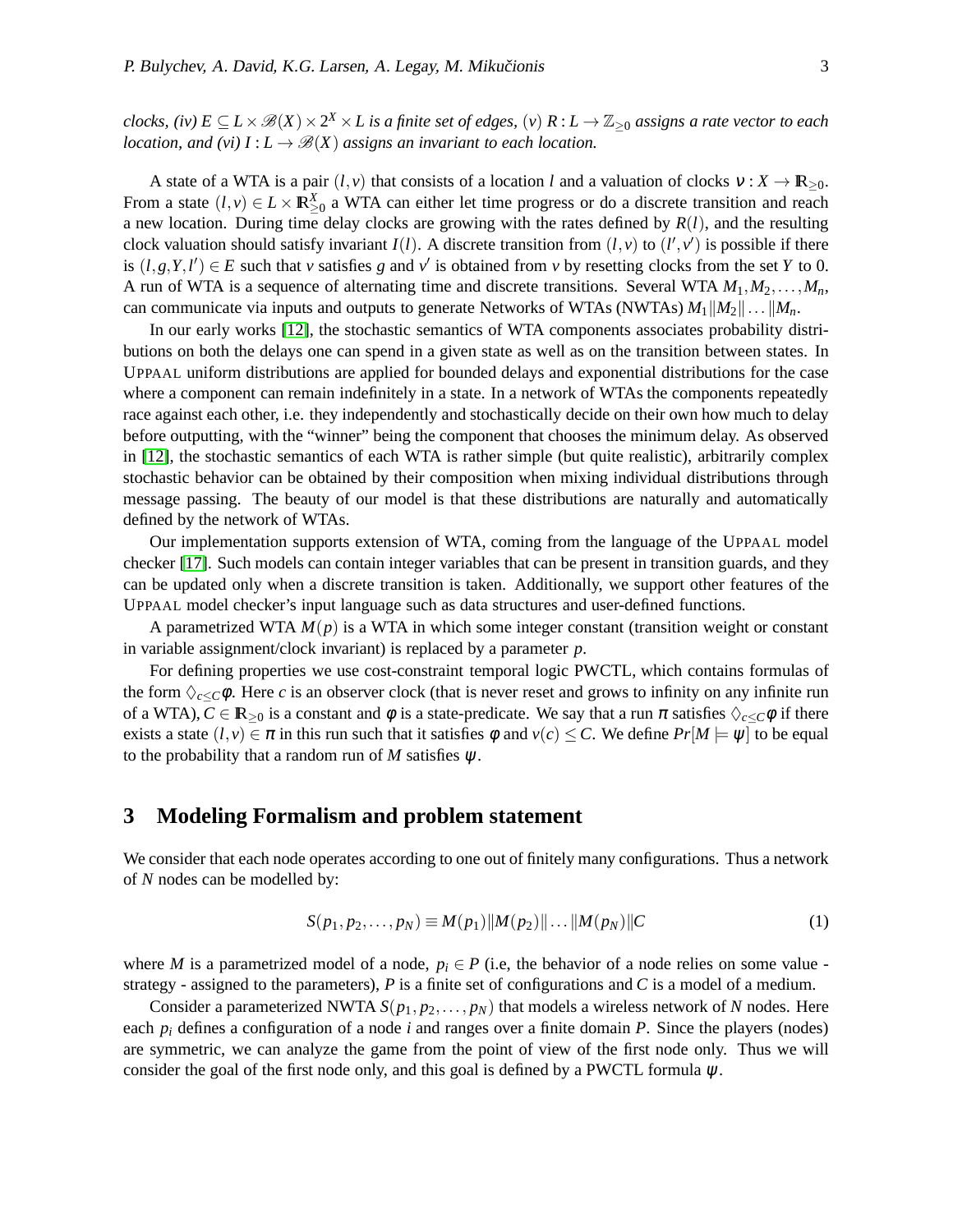We can view a system as a game  $G = (N, P, U)$ , where N is a number of players (nodes), P is a set of strategies (parameters) and  $U: P^N \to [0,1]$  is an utility function of the first player defined as

$$
U(p_1, p_2, \dots, p_N) \equiv Pr[S(p_1, p_2, \dots, p_N) \models \psi]
$$
\n<sup>(2)</sup>

We consider that there is a master node that knows the network configuration (here the number of nodes) and broadcasts the strategy (parameter) that all the nodes should use.

If all the nodes are honest, they will play according to the strategy proposed by the master node. Thus in this case the master node should use a symmetric optimal strategy, i.e. a strategy *p* such that for all other strategies  $p'$  we have  $U(p, p, \ldots, p) \ge U(p', p', \ldots, p').$ 

However, if there are selfish nodes, they might deviate from the symmetric optimal strategy to increase the value of their utility functions (and the rest of the nodes can possibly suffer from that). Thus we will consider a Nash Equilibrium strategy that is stable with respect to the behavior of such selfish nodes (but possibly this strategy is less efficient than the symmetric optimal one). More formally, a strategy *p* is said to be a Nash Equilibrium (NE), iff for all  $p' \in P$  we have  $U(p, p, \ldots, p) \ge U(p', p, \ldots, p)$ .

<span id="page-3-1"></span>However, a Nash Equilibrium may not exist  $[16]^2$  $[16]^2$ , thus in this paper we will consider a *relaxed* definition of Nash Equilibrium.

**Definition 2** *A strategy p satisfies symmetric* δ*-relaxed NE iff for all p'* ∈ *P* we have  $U(p, p, ..., p)$  ≥  $\delta \cdot U(p', p, \ldots, p).$ 

The value of  $\delta$  measures the quality of a strategy p. If  $\delta \geq 1$ , then  $\delta$ -relaxed NE satisfies the traditional definition of the (non-relaxed) NE. Otherwise, if  $1 - \delta$  is small, then we can conclude that a node's gain of switching is negligible and it'll stick with the δ-relaxed NE strategy. A δ-relaxed NE strategy can be also used when a set of possible strategies is infinite. In this case we can discritize this set (approximate it by a *finite* set of strategies) and search for a  $\delta$ -relaxed NE strategy in this finite set. If an utility function is smooth, then this strategy can be a good approximation for a NE in the original (infinite) set of strategies.

In this paper, we will solve the problem of searching for a strategy that satisfies  $\delta$ -relaxed NE for as large  $\delta$  as it is possible.

For readability, in the rest of the paper we will write  $U(p', p)$  and  $S(p', p)$  instead of  $U(p', p, \ldots, p)$ and  $S(p', p, \ldots, p)$ , respectively.

# **4 Algorithm for Computing Nash Equilibrium**

One may suggest that in order to compute NE we can compute the values of  $U(p', p)$  for all pairs  $(p', p)$ and then use definition [2](#page-3-1) to compute the maximal value of  $\delta$ . However, we can't do that because the problem of evaluating PWCTL formula on a model (i.e. computing  $Pr[S \models \psi]$ ) is undecidable in general for WTA [\[7\]](#page-12-5).

In this paper, we will use Statistical Model Checking (SMC) [\[18\]](#page-13-2) based approach to overcome this undecidability problem. The main idea of this approach is to perform a large number of simulations and then apply the results of statistics to estimate the probability that a system satisfies a given property.

Our method of computing NE consists of two phases. During the first phase (presented in Section 4.1) we apply a simulation-based algorithm to search for the best candidate *p* for a Nash Equilibrium. Then, in the second phase (presented in Section 4.2), we apply statistics to evaluate *p*, i.e. to find the

<span id="page-3-0"></span><sup>2</sup>Note, that we assume only non-mixed (pure) strategies.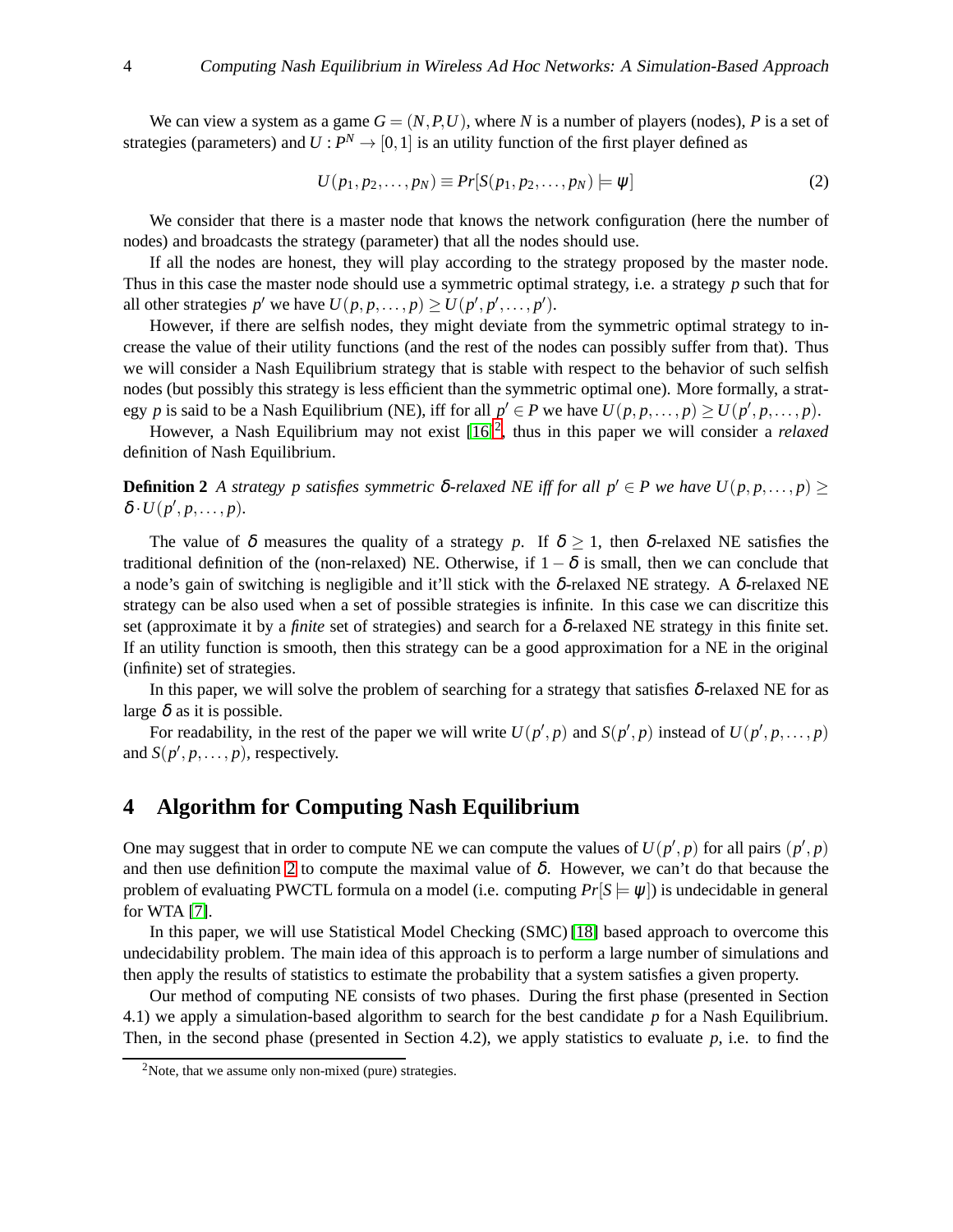<span id="page-4-0"></span>

| <b>Input:</b> $P = \{p_i\}$ — finite set of parameters, $U(p_i, p_k)$ — utility function, $d \in [0, 1]$ — threshold |                                                                     |  |  |  |  |  |
|----------------------------------------------------------------------------------------------------------------------|---------------------------------------------------------------------|--|--|--|--|--|
| Algorithm:                                                                                                           |                                                                     |  |  |  |  |  |
|                                                                                                                      | 1. <b>for every</b> $p_i \in P$ compute estimation $U(p_i, p_i)$    |  |  |  |  |  |
|                                                                                                                      | 2. <i>waiting</i> := $P$                                            |  |  |  |  |  |
|                                                                                                                      | 3. candidates:= $\emptyset$                                         |  |  |  |  |  |
|                                                                                                                      | 4. while $len(waiting) > 1$ :                                       |  |  |  |  |  |
| 5.                                                                                                                   | <b>pick</b> some unexplored pair $(p_i, p_k) \in P \times waiting$  |  |  |  |  |  |
| 6.                                                                                                                   | <b>compute</b> estimation $\bar{U}(p_i, p_k)$                       |  |  |  |  |  |
|                                                                                                                      | 7. if $\widetilde{U}(p_k, p_k) < d \cdot \widetilde{U}(p_i, p_k)$ : |  |  |  |  |  |
| 8.                                                                                                                   | <b>remove</b> $p_k$ from <i>waiting</i>                             |  |  |  |  |  |
| 9.                                                                                                                   | else if $\forall p'_i \widetilde{U}(p'_i, p_k)$ is already computed |  |  |  |  |  |
| 10.                                                                                                                  | <b>remove</b> $p_k$ from <i>waiting</i>                             |  |  |  |  |  |
| 11.                                                                                                                  | <b>add</b> $p_k$ to <i>candidates</i>                               |  |  |  |  |  |
| 12. <b>return</b> $argmax_{p \in candidates} \min_{p' \in P} (\widetilde{U}(p, p) / \widetilde{U}(p', p))$           |                                                                     |  |  |  |  |  |

maximum  $\delta$  such that with a given significance level we can accept the statistical hypothesis that  $p$  is a δ-relaxed Nash Equilibrium.

In the rest of the paper, we use straightforward simulation-based Monte Carlo method for computing estimations of utility function's values. In this method we perform *n* random simulations of  $S(p', p)$ for a given pair  $(p', p)$  and count the number k of how many simulations satisfied  $\psi$ . Then we use the following estimation:  $U(p', p) = k/n$ .

#### **4.1 Finding a Candidate for a Nash Equilibrium**

As a first step, the algorithm computes estimations  $U(p', p)$  for various  $p'$  and  $p$  and search for a parameter *p* that maximizes the value of  $\min_{p' \in P} (U(p, p) / U(p', p)).$ 

Additionally, we speedup the search by introducing a heuristic threshold *d* (that is a parameter of our algorithm) and pruning parameters *p* such that  $U(p, p)/U(p', p) < d$ .

Our algorithm (see Algorithm [1\)](#page-4-0) starts with the computation of estimations  $U(p_i, p_k)$  at diagonal points (i.e. when  $i = k$ ). After that we iteratively pick a random pair of strategies  $(p_i, p_k)$  and compute  $U(p_i, p_k)$ . If  $U(p_k, p_k)/U(p_i, p_k) < d$ , then we remove strategy  $p_k$  from the further consideration and will never consider again pairs of the form  $(?, p_k)$ .

We iterate the while-loop until we split all the parameters into those *p* for which we already computed the value of  $\min_{p' \in P} (U(p, p) / U(p', p))$ , and those, for which we know that  $U(p, p) / U(p', p) < d$  for some *p*'. Then at line 12 we choose a strategy *p* that maximizes  $\min_{p' \in P} (U(p, p) / U(p', p))$ 

It should be noted, that if a threshold *d* is large, then our algorithm can possibly return no result (because all the candidates will be filtered out). In this case one can retry with a smaller *d* and reuse the already computed estimations. If *d* is equal to zero, then the algorithm is guaranteed to return a result.

#### **4.2 Evaluation of a Relevance of the Candidate**

Consider that after the first phase we selected a strategy p. Let  $H_{p,\delta}$  be a statistical hypothesis that p is a δ-relaxed NE. Now we want to find the maximal δ such that we can accept the hypothesis  $H_{p,\delta}$  with a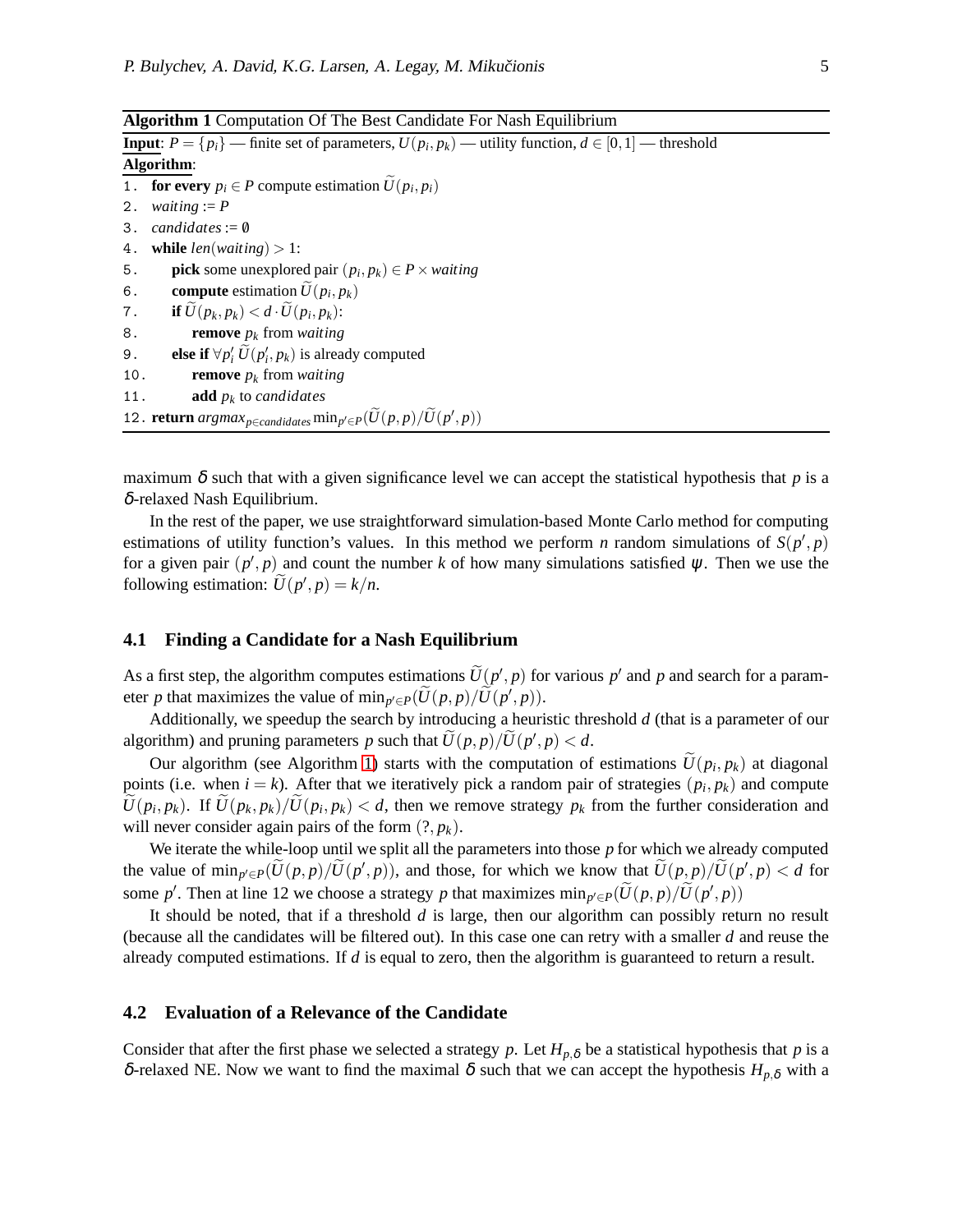given significance level  $\alpha$  (that is a parameter of the algorithm)<sup>[3](#page-5-0)</sup>.

To do that we firstly reestimate  $U(p', p)$  for every  $p' \in P$  (possibly using the number of simulations that is different from the one that was used in the first phase, this will be discussed below).

<span id="page-5-1"></span>Then we apply the following theorem:

**Theorem 1** *Suppose that for all*  $p' \in S$  *we estimated*  $U(p', p)$  *using n random simulations, and*  $f(\delta) \leq \alpha$ *, where*

$$
f(\delta) \equiv \sum_{i=1..N} \frac{1}{2} \Big( 1 - erf\left(\sqrt{n}(\widetilde{U}(p,p) - \delta \cdot \widetilde{U}(p_i, p))\right) \Big) \tag{3}
$$

and  $erf(x) = \frac{2}{\sqrt{\pi}} \int_0^x e^{-t^2} dt$  is Gauss error function. Then we can accept the statistical hypothesis  $H_{p,\delta}$ *with the significance level of* <sup>α</sup>*.*

**Proof:** Let  $q_i = U(p_i, p_k)$  and  $\widetilde{q}_i = U(p_i, p_k)$ . Then  $p_k$  satisfies  $\delta$ -relaxed Nash Equilibrium iff  $\forall i \cdot q_k \geq$  $\delta q_i$  Consider that we have *n* Bernoulli random variables  $\zeta_1, \zeta_2, \ldots, \zeta_n$  where  $Pr[\zeta_i = 1] = q_i$ . Consider that random variable  $\xi_i$  is a mean of *n* independent observations of  $\zeta_i$ , i.e.  $\xi_i = \sum_{j=1...n} \zeta_i/n$  Then each  $\widetilde{q}_i$  is an independent observation of  $\xi_i$  and for large *n* we have  $\xi_i \sim \mathcal{N}(q_i, q_i(1-q_i)/n)$ . Probability of making type II error (*accept*  $H_{p_k,\delta}$  when it is false) is less or equal to

$$
Pr[\xi_1 = \widetilde{q}_1, \xi_2 = \widetilde{q}_2, \dots, \xi_n = \widetilde{q}_N || \bigvee_{i=1..N} q_k < \delta \cdot q_i] \tag{4}
$$

, that in turn is less or equal to

$$
\sum_{i=1..N} Pr[\xi_1 = \widetilde{q}_1, \xi_2 = \widetilde{q}_2, \dots, \xi_n = \widetilde{q}_N || q_k < \delta \cdot q_i] \tag{5}
$$

, that in turn is less or equal to

$$
\sum_{i=1..N} Pr[\xi_i = \widetilde{q}_i, \xi_k = \widetilde{p}_k || q_k < \delta \cdot q_i] \tag{6}
$$

, that in turn is less or equal to

$$
\sum_{i=1..N} Pr[(\xi_k - \delta \cdot \xi_i) = (\widetilde{q}_k - \delta \cdot \widetilde{q}_i) || q_k - \delta \cdot q_i < 0] \tag{7}
$$

For each *i* we have:

$$
(\xi_k - \delta \cdot \xi_i) \sim \mathcal{N}(q_k - \delta q_i, (q_k(1 - q_k) + q_i(1 - q_i))/n)
$$
\n(8)

The truth of the theorem follows from the fact that  $q_k(1-q_k) + q_i(1-q_i) \leq 0.5$ .

We apply this theorem in the following way. We first search for an integer-valued *b* such that  $f(b)$  < 0. Then we use bisection numerical method to find a root of an equation  $f(\delta) = \alpha$  on the interval [0,*b*]. It can be easily seen that the function *f* decreases and  $f(0) > 0$  and it implies that this  $\delta$  satisfies the condition of the theorem.

Our method provides only a lower bound for  $\delta$  and the theorem [1](#page-5-1) does not state how many simulations are needed to compute a good estimation of  $\delta$ . Indeed, we can compute statistically valid  $\delta$  for

<span id="page-5-0"></span> $3$ The significance level is a statistical parameter that defines the probability of accepting a hypothesis although it is actually false.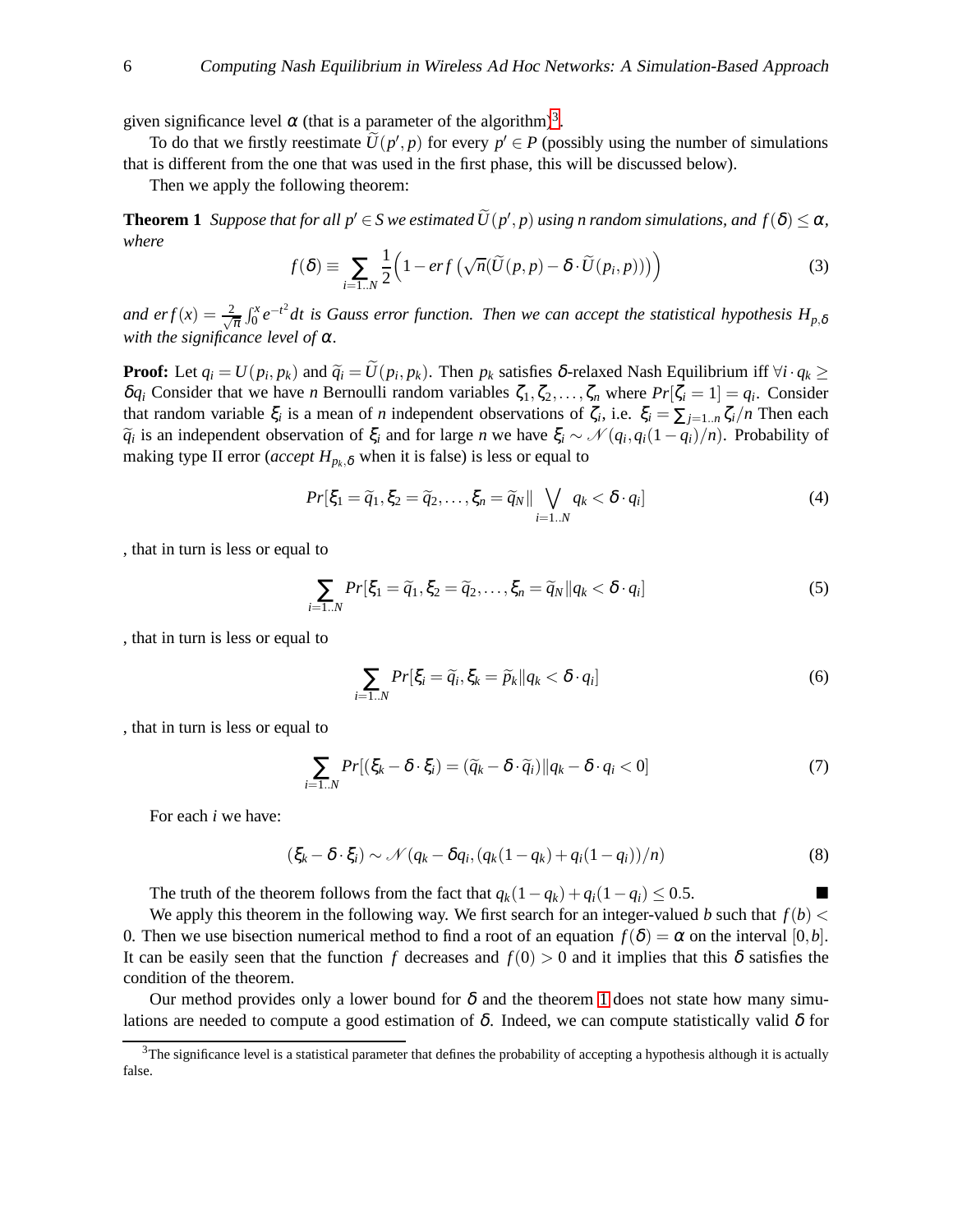

<span id="page-6-0"></span>Figure 1: The experimental evaluation of the application of theorem [1.](#page-5-1) In the upper plots the *x* axis denotes the number of simulations *n*, and *y* axis denotes an average estimated value of  $\delta$  computed using theorem [1](#page-5-1) for these numbers of simulations and the significance level of  $\alpha = 0.05$ . *N* is the total number of strategies. The bottom plots demonstrate the frequency distribution for the computed values of  $\delta$  for 100000 simulations and 100 possible strategies. The left and right plots correspond to the cases when the real value of  $\delta$  is equal to 1.0 and 1.1.

any number of simulations. And if the estimated value of  $\delta$  is small, it can be a result of the fact that the number of simulations is insufficient or the real value of  $\delta$  is small (or both).

Thus we performed an experiment to see how accurate is our method depending on the number of simulations. We developed a simple model of our method, and in this model we assume that there are *N* strategies  $\{p_1, p_2, \ldots, p_N\}$ , and we want to check that  $p_1$  is a Nash Equilibrium. The value of the utility function  $U(p_1, p)$  is equal to 0.5 for  $p \neq p_1$ , and it is equal to 0.5  $\cdot$   $\delta$  when  $p = p_1$  (thus  $p_1$  is a  $\delta$ -relaxed NE). The experimental data for the cases when  $\delta = 1.0$  $\delta = 1.0$  $\delta = 1.0$  and  $\delta = 1.1$  is presented at Fig. 1. A reader can see that the results for these two cases are similar, and our other experiments (with  $\delta$  ranging from 0.5 to 2.0) also demonstrate this similarity. The accuracy of our method increases as the number of simulation *n* increases or the number of possible strategies *N* decreases. One can also see, that for this experiment 100000 simulations seem to be enough to compute a good approximation for  $\delta$  that is both statistically valid (this is ensured by the theorem [1\)](#page-5-1) and close to the real value of  $\delta$ .

#### **4.3 Implementation Details**

We developed a tool written in Python programming language that implements the proposed algorithm. This tool uses UPPAAL model checker as a simulation and monitoring engine for PWCTL properties.

Our algorithm is based on Monte Carlo simulations and thus it is embarrassingly parallisable. In our implementation we exploit this parallelisability by computing the estimations for different pairs of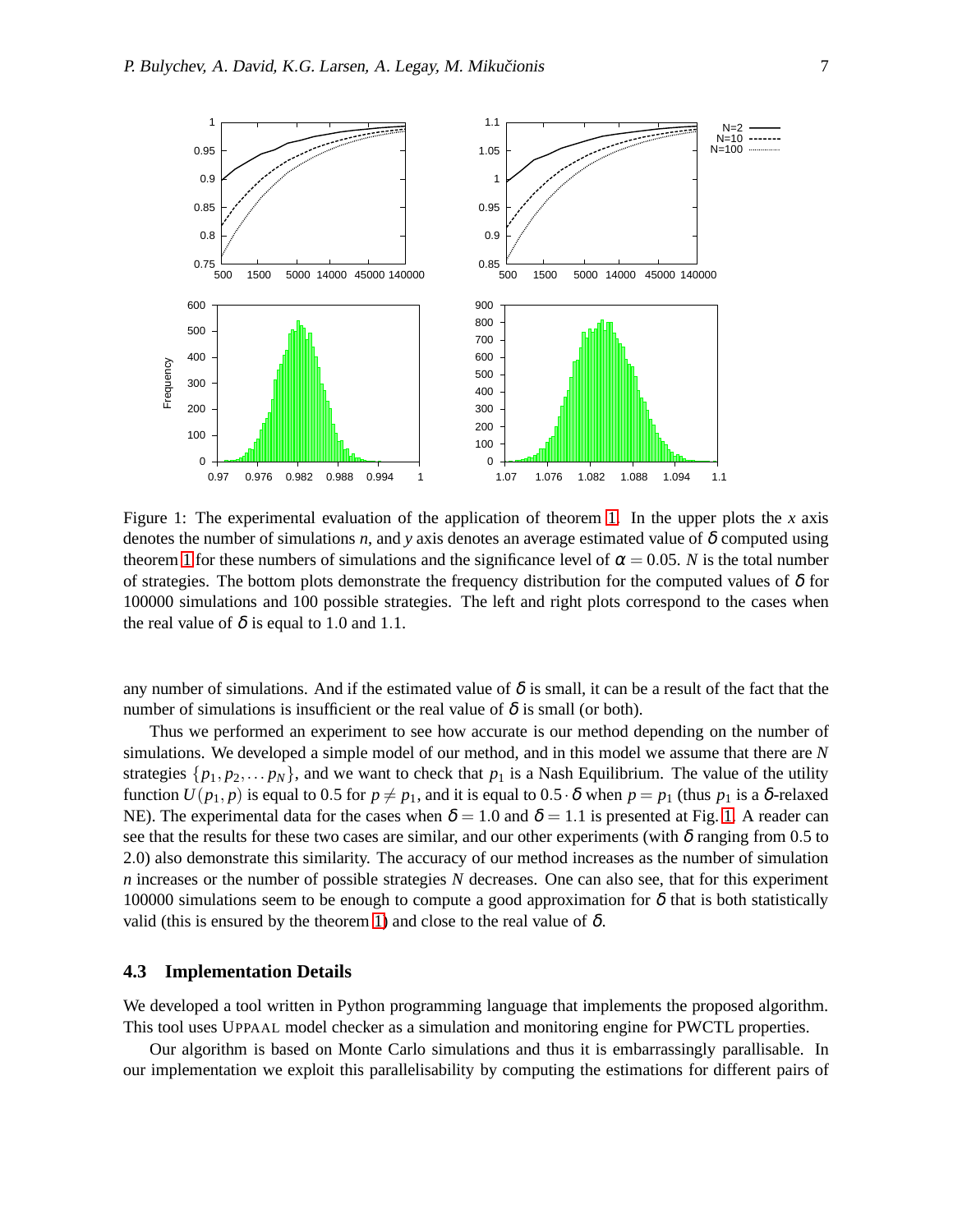

<span id="page-7-0"></span>Figure 2: Model of Aloha in UPPAAL

strategies on different nodes. The tool can be run on a cluster. One node acts as a master and picks the parameters  $p_i$ ,  $p_j$  that the slave nodes use to compute the estimations  $U(p_i, p_j)$ . The master node does not use any external job scheduler and submits jobs on its own using SSH connection to the computational nodes. Currently we rely on the fact that the nodes share the same distributed file system, but in principle the master node can deploy all executables and models by itself.

# **5 Results of Application**

In this paper we report on results of application of our tool to two contention resolution protocols. The first one is Aloha CSMA/CD protocol that we model on a very abstract level and we'll describe our model in details. The second one is IEEE 802.15.4 CSMA/CA that we model with a high precision and we'll just briefly sketch its structure.

For both case studies we used the following parameters. The number of simulations for estimation of utility function's values is equal to 10000 for the first phase of our algorithm (searching for the best candidate for NE) and 100000 for the second phase (evaluation of this candidate). The value of *d* parameter is equal to 0.9, and the value of significance level  $\alpha$  is equal to 0.05.

All the experiments were performed on the 8 node cluster, where each node has an Intel $^{\circ}$  Core $^{\circ}$ 2 Quad CPU.

#### **5.1 Application to Aloha CSMA/CD protocol**

Aloha protocol [\[2\]](#page-12-6) is a simple Carrier Sense Multiple Access with Collision Detection (CSMA/CD) protocol that was used in the first known wireless data network developed at the University of Hawaii in 1971.

In this protocol it is assumed that there are several nodes that share the same wireless medium. Each node is listening to its own signal during its transmission and checks that the signal is not corrupted by another node's transmission. In case of collision both nodes will stop transmitting immediately and wait for a random time before they'll try to transmit again.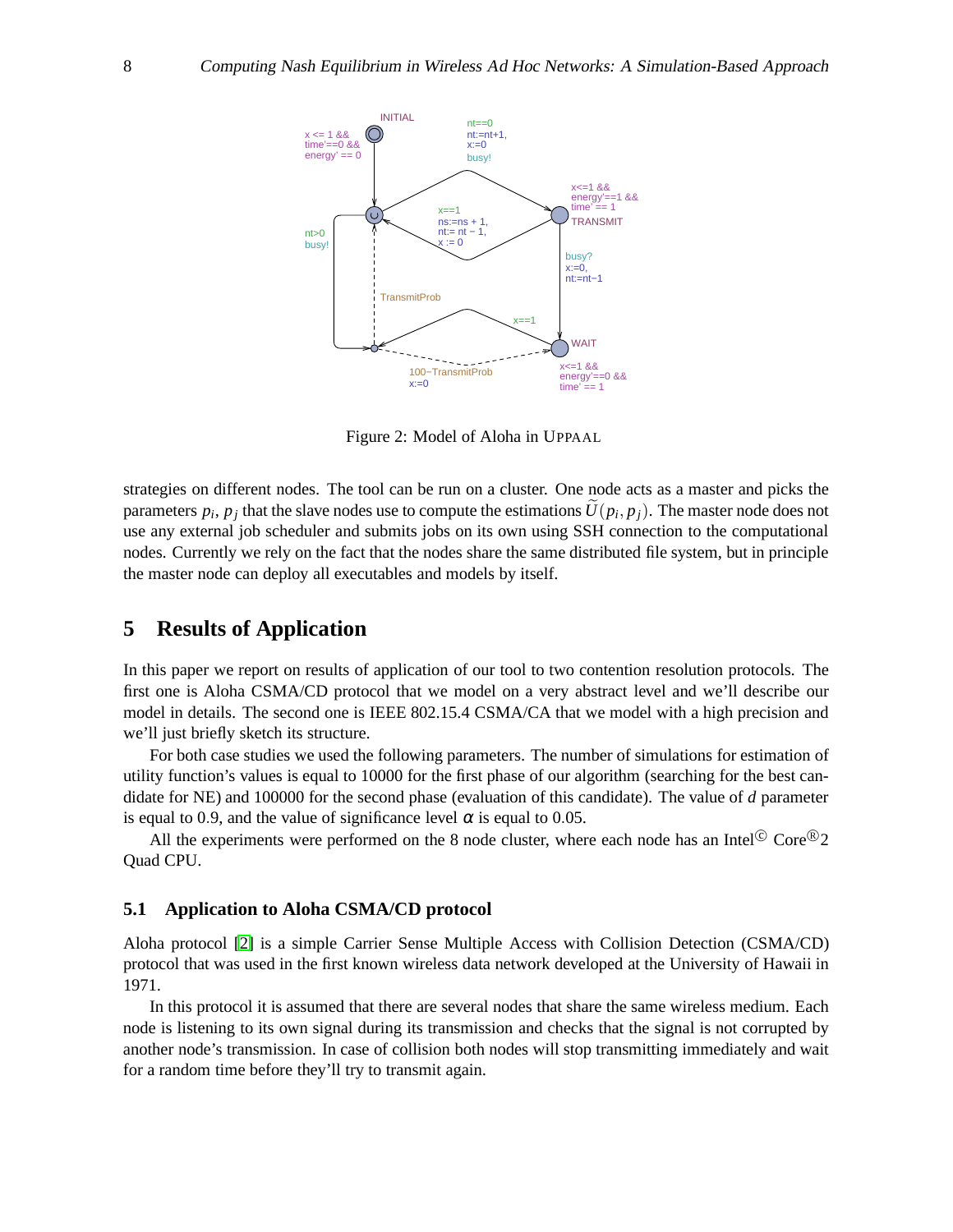

<span id="page-8-0"></span>Figure 3:  $U(p', p)$  (left) and its diagonal slice (right) for Aloha with 5 nodes

| Number of nodes                        |       |       | 4     |        | 6      |        |        |
|----------------------------------------|-------|-------|-------|--------|--------|--------|--------|
| $\delta$ -relaxed NE strategy $p_{NE}$ | 0.37  | 0.40  | 0.35  | 0.35   | 0.41   | 0.42   | 0.41   |
| Value of $\delta$                      | 0.992 | 0.980 | 0.992 | 0.990  | 0.993  | 0.992  | 0.987  |
| $\widetilde{U}(p_{NE}, p_{NE})$        | 0.99  | 0.98  | 0.95  | 0.89   | 0.75   | 0.61   | 0.50   |
| Symmetric optimal strategy $p_{opt}$   | 0.30  | 0.30  | 0.26  | 0.22   | 0.19   | 0.15   | 0.14   |
| $\widetilde{U}(p_{Opt}, p_{opt})$      | 0.99  | 0.98  | 0.96  | 0.90   | 0.87   | 0.98   | 0.76   |
| Computation time                       | 2m5s  | 3m44s | 7m62s | 15m45s | 26m11s | 37m55s | 59m15s |

<span id="page-8-1"></span>Table 1: Nash equilibrium (NE) and Symmetric optimal (Opt) strategies for Aloha

In our paper we consider unslotted Aloha in which the nodes are not necessary synchronized. Additionally, we study k-persistent variant of Aloha, i.e. a protocol implementation in which a random delay before retransmission is distributed according to a geometric distribution. This means that for each next time slot a node will transmit with probability TransmitProb and will wait for one more slot (and then decide again) with probability 1−TransmitProb. We assume that a node can change the value of TransmitProb, thus a strategy of a node consists of choosing a value of TransmitProb. We also assume that a node can use one out of 100 of discretized values  $\{0.01, 0.02, \ldots, 1\}$  of TransmitProb.

The UPPAAL model of a single node is presented at Fig. [2.](#page-7-0) Wireless media is modeled using a broadcast channel busy (in which a signal is sent each time a new transmission starts) and integer variable nt (that stores the number of stations that are currently transmitting). Variable ns stores the number of successful transmissions. Time can pass only in locations INITIAL, TRANSMIT and WAIT, two other locations are *urgent*. A node uses clocks x, time (that stores a time passed since the beginning) and energy (that stores the amount of energy consumed, i.e. the amount of time spent in the location TRANSMIT).

We assume that there is a random uniformly distributed offset between the initial states of the nodes (it is modeled by delay in location INITIAL). This may correspond to the situation, when there is a wireless sensor network and all sensors are aimed towards the same event. As soon as this event happens, all the node will start transmission, but they will not be necessarily synchronized.

In our experiments we assumed that the goal of a node is to transmit a single frame within 50 time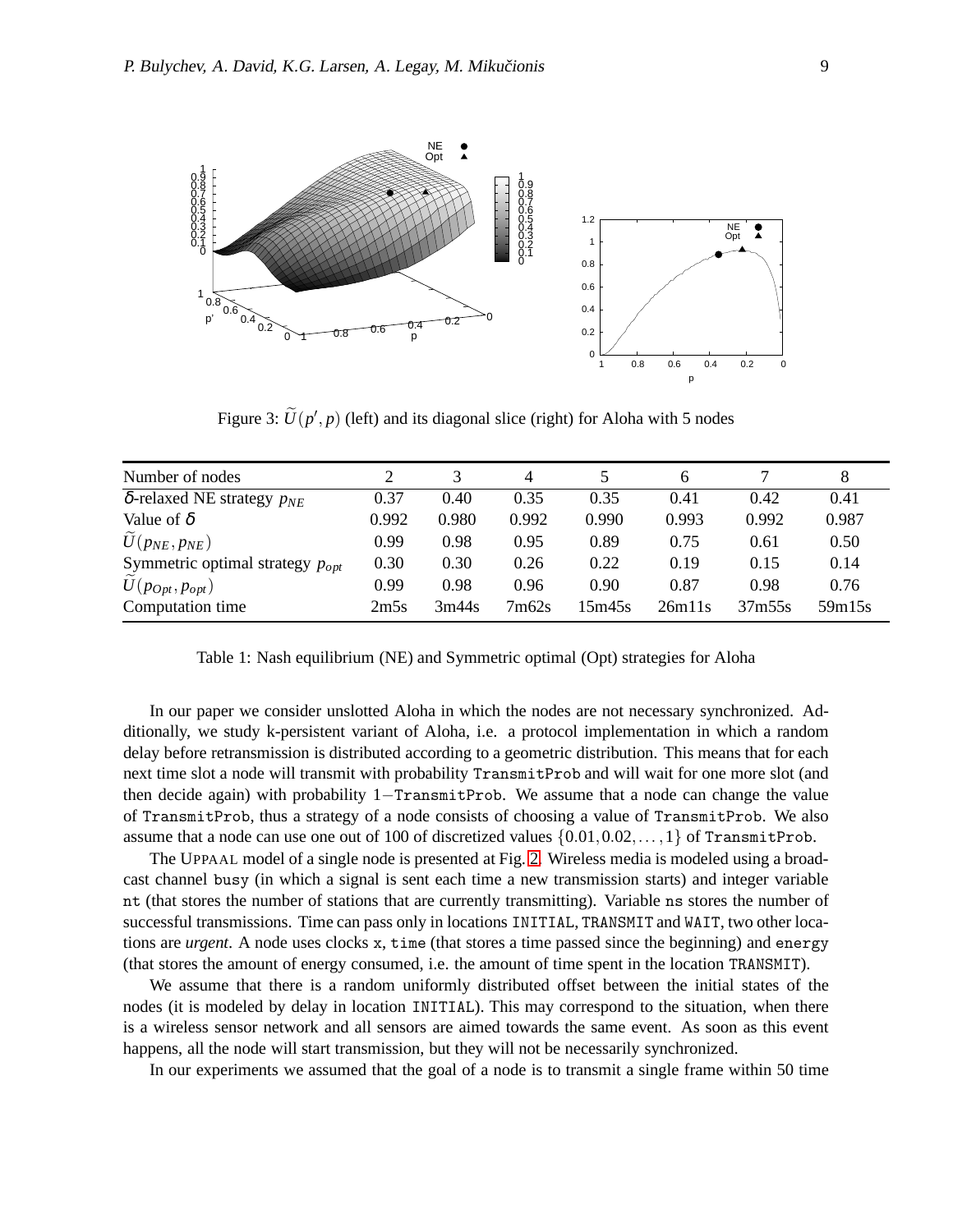units and to limit energy consumption by 3. This goal can be expressed using the following PWCTL formula:

$$
\Diamond_{\text{Node}(0),\text{time}\leq 50}(\text{Node}(0),\text{ns}\geq 1 \land \text{Node}(0),\text{energy}\leq 3)
$$
\n(9)

It should be noted, that even our (unslotted) Aloha model looks simple, we can't propose an analytical way of computing  $U(p', p)$  for a given values of  $p'$  and  $p$ . The problem is that our model works in realtime and we can't decompose its behavior into rounds (slots) and compute  $U(p', p)$  recursively based on the nodes' actions in the current round and values of  $U(p', p)$  in the next possible rounds (like it was done in [\[19\]](#page-13-5) for *slotted* Aloha).

Fig. [3](#page-8-0) depicts the plot of the utility function estimation  $U(p', p)$  for the first player for the network of 5 nodes (remind, that *p* ′ is a strategy of the first player, and *p* is common strategy of all the other players). It also shows Nash Equilibrium (NE) and symmetric optimal (Opt) strategies. It should be noted, that due to the usage of *d* parameter our algorithm didn't compute  $U(p', p)$  for all possible *p* and  $p'$  (in fact, only 3742 out of 10000 values were computed).

Intuitively, a Nash Equilibrium for Aloha exists, because a node has to satisfy both time and energy constraints. When the honest nodes use the value of TransmitProb that is close to 1, it forces the selfish node to use a smaller value of TransmitProb to bound the number of collisions (and hence the energy consumption). When the default value of TransmitProb is close to 0, the selfish node uses a larger value of TransmitProb to decrease the expected time before the next retransmission, since the probability of a collision is small for this case. This ensures that a Nash Equilibrium strategy exists in between 0 and 1.

Table [1](#page-8-1) contains the results for ALOHA with different number of nodes. It can be seen, that relaxed NE and symmetric optimal strategies coincide for the case of two network nodes, but for the networks with more nodes relaxed NE is less efficient than symmetrical optimal strategy.

#### **5.2 Application to IEEE 802.15.4 CSMA/CA Protocol**

IEEE 802.15.4 standard [\[22\]](#page-13-10) specifies the physical layer and media access control layer for low-cost and low-rate wireless personal area networks. Upper layers are not covered by IEEE 802.15.4 and are left to be extended in industry and individual applications. One of such extensions is ZigBee [\[3\]](#page-12-7) that together with IEEE 802.15.4 completes description of a network stack. Typical applications of ZigBee include smart home control and wireless sensor networks.

We applied our tool to the analysis of Multiple Access/Collision Avoidance (CSMA/CA) network contention protocol being a part of IEEE 802.15.4. Unlike Aloha, the IEEE 802.15.4 standard assumes that a wireless node can't listen to its own transmission and thus it is not possible to detect a collision as soon as it occurs and stop transmission. A node will detect a collision later when it does not receive an acknowledgment within a given time bound. Before each transmission a node performs a Clear Channel Assessment (CCA), i.e. checks that no other node is transmitting. If CCA was not successful (the medium was busy), then the node waits for a random time before performing CCA again, and this time is distributed according to the binary exponential backoff mechanism (that is controlled by the parameters MinBE, MaxBE and UnitBackoff in our model). If CCA was successful (the medium was clear), then the node switches to the transmitting mode and starts transmission. However, this switching takes non-zero time (TurnAround in our model), and another node can start transmitting during this period, that will lead to a collision.

The standard defines both slotted (with beacon synchronization) and unslotted modes of CSMA/CA; in our paper we consider only unslotted one.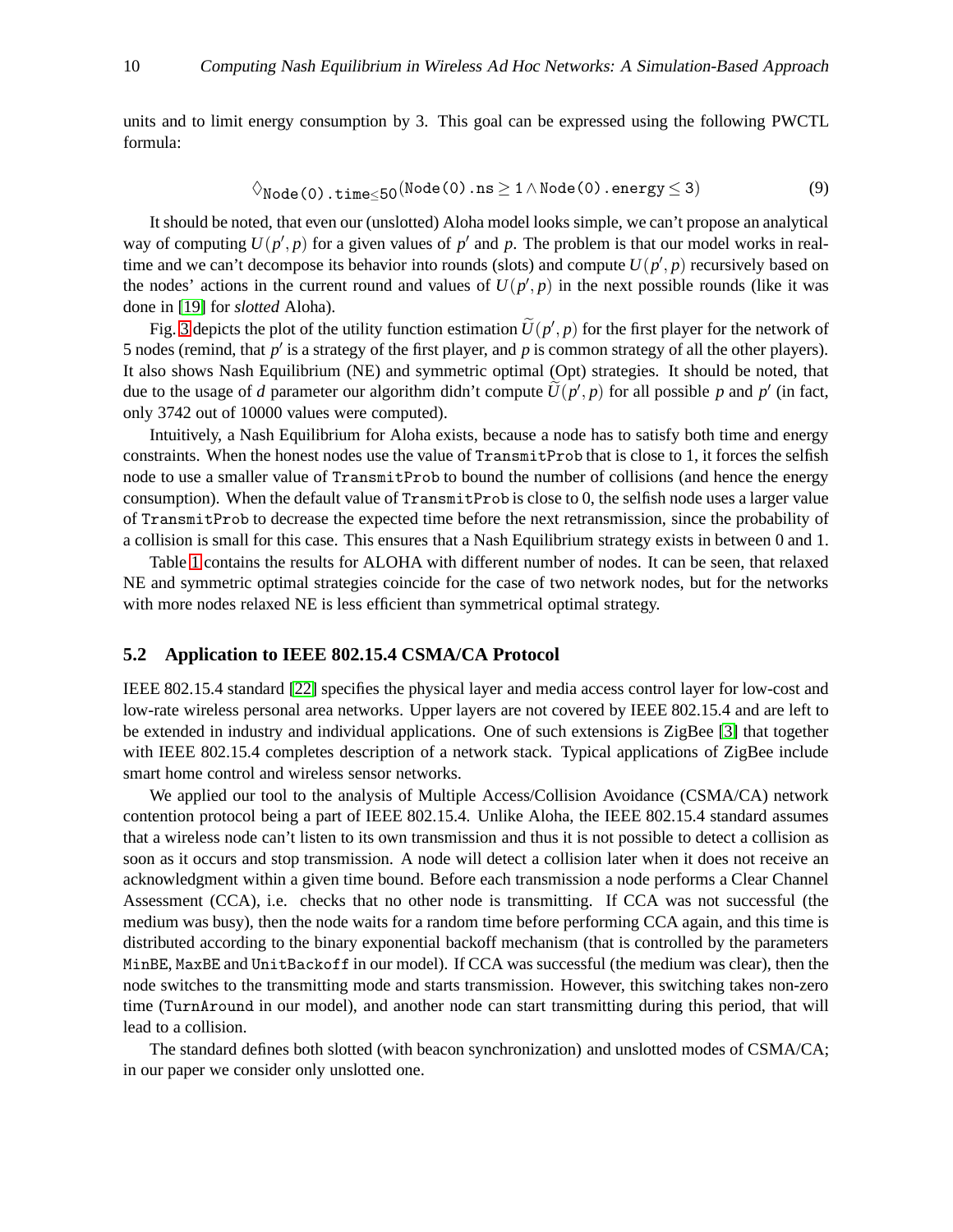

<span id="page-10-0"></span>Figure 4: Model of IEEE 802.15.4 CSMA/CA

The model of a single node operating according to IEEE 802.15.4 CSMA/CA is depicted at Fig. [4.](#page-10-0) The values of MinBE, MaxBE, MaxFrameRetries, TurnAround were taken from the IEEE 802.15.4 standard assuming that the network is operating on baud rate 20kbps and on 868 Mhz band. FrameLength is considered to be 35 bytes (including 25 bytes for ZigBee header and 10 bytes for the valuable information). We assume that the frame size is 35 bytes (25 bytes for ZigBee header and 10 bytes for the actual data). Energy consumption constraints TX\_Power and RX\_Power were taken from the specification of U-Power 500 chip (54 mA and 26 mA operating on 3.0V respectively).

We assume that a node can change the value of UnitBackoff parameter. This parameter linearly scales the binary exponential backoff scheme. If its value is equal to 0, then a node will try to transmit as soon as it wants to. The large values of UnitBackoff corresponds to large delays before transmission. We consider that the possible values of UnitBackoff are  $\{0,1,2,\ldots,50\}$ . We assume that the goal of a node for CSMA/CA is similar to the one used in the Aloha case study (i.e. to transmit a frame within the given time and energy bounds).

Our tool detected a trivial NE UnitBackoff=0, see the plot at Fig. [5](#page-11-0) (left) for an illustration. It means that a selfish node will always try to transmit as soon as possible by choosing UnitBackoff=0. This coincides with the results of [\[9\]](#page-12-1) obtained for IEEE 802.11 CSMA/CA protocol. Intuitively, it is always profitable to transmit as soon as possible since if a selfish node will retransmit just after the collision, the rest (honest) nodes will probably detect this during the Clear Channel Assessment procedure and they will not corrupt the retransmission of the selfish node.

In order to illustrate our algorithm we also considered the situation when network nodes (game players) form coalitions. It can correspond to the situation when several network devices belong to the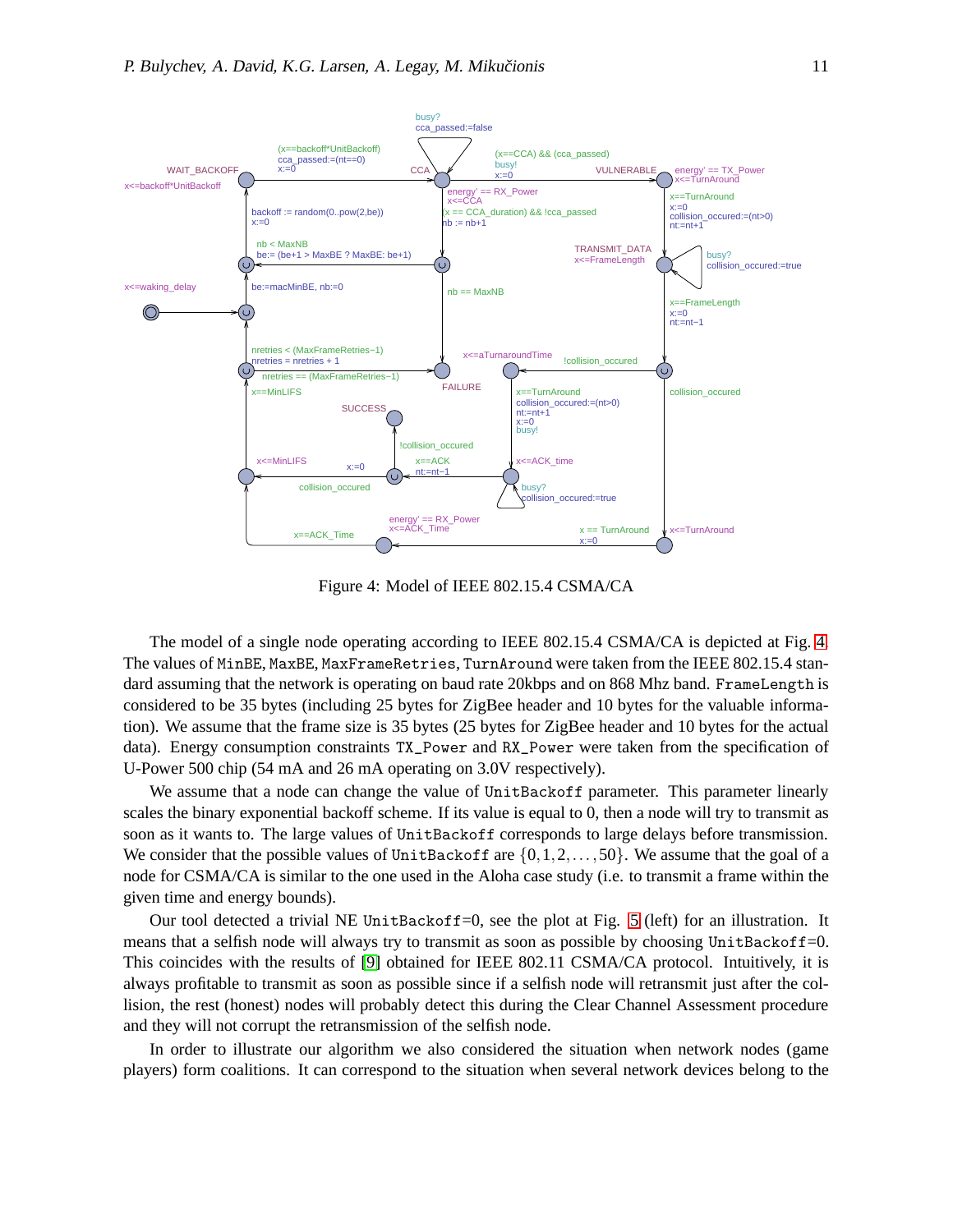

<span id="page-11-0"></span>Figure 5:  $U(p', p)$  for CSMA/CA for 5 nodes without(left) and with(right) coalitions

| Number of nodes in one coalition       |                                |       |       |        |        |
|----------------------------------------|--------------------------------|-------|-------|--------|--------|
| $\delta$ -relaxed NE strategy $p_{NE}$ | 11                             | 8     | 15    | 25     | 28     |
| Value of $\delta$                      | 0.900                          | 0.985 | 0.986 | 0.990  | 0.990  |
| $\widetilde{U}(p_{NE}, p_{NE})$        | 0.86                           | 0.76  | 0.81  | 0.85   | 0.83   |
| Symmetric optimal strategy $p_{opt}$   | 13                             | 23    | 31    | 34     | 48     |
| $U(p_{opt}, p_{opt})$                  | 0.87                           | 0.85  | 0.87  | 0.87   | 0.86   |
| Time                                   | 1 <sub>m</sub> 08 <sub>s</sub> | 5m45s | 7m62s | 32m49s | 57m59s |

<span id="page-11-1"></span>Table 2: Nash equilibrium (NE) and Symmetric optimal (Opt) strategies for CSMA/CA with coalitions

same user and it will not be profitable for the user if these devices compete with each other. The intuition is that players of the same coalition will not choose "always transmit" strategy because in this case they will disturb each other. This is confirmed by plot at Fig. [5](#page-11-0) (right) and table [2,](#page-11-1) where we considered the case of two coalitions of the same size.

# **6 Related Work**

The paper [\[19\]](#page-13-5) is the first one that applies the concept of Nash Equilibrium to the analysis of Medium Access and power control games in *slotted* Aloha protocol. Later this approach has been applied to the most of the layers of a network stack: to the Physical [\[4,](#page-12-8) [19,](#page-13-5) [20\]](#page-13-11), Medium Access [\[21,](#page-13-12) [9,](#page-12-1) [11,](#page-12-9) [15\]](#page-13-7), Network [\[14,](#page-13-13) [25\]](#page-13-14) and Application [\[8\]](#page-12-10) layers.

Although our approach can be in principle applied to any network layer, it is particularly well suited for the random access Medium Access layer protocols, since such protocols possess probabilistic behavior (here we can use our Weighted Timed Automata semantics) and work in real-time. In this settings, our SMC-based approach extends the manual analytical approach, that can be complicated, error-prone and typically applied to slotted (discrete time) protocols only [\[11,](#page-12-9) [19\]](#page-13-5). On the other hand, our approach extends the simulation-based approach (for instance, [\[9\]](#page-12-1)), since we formally describe a modeling formalism for which we can provide a confidence on the results.

Additionally, in our paper we use the expressive PWCTL logic to express the goals of the network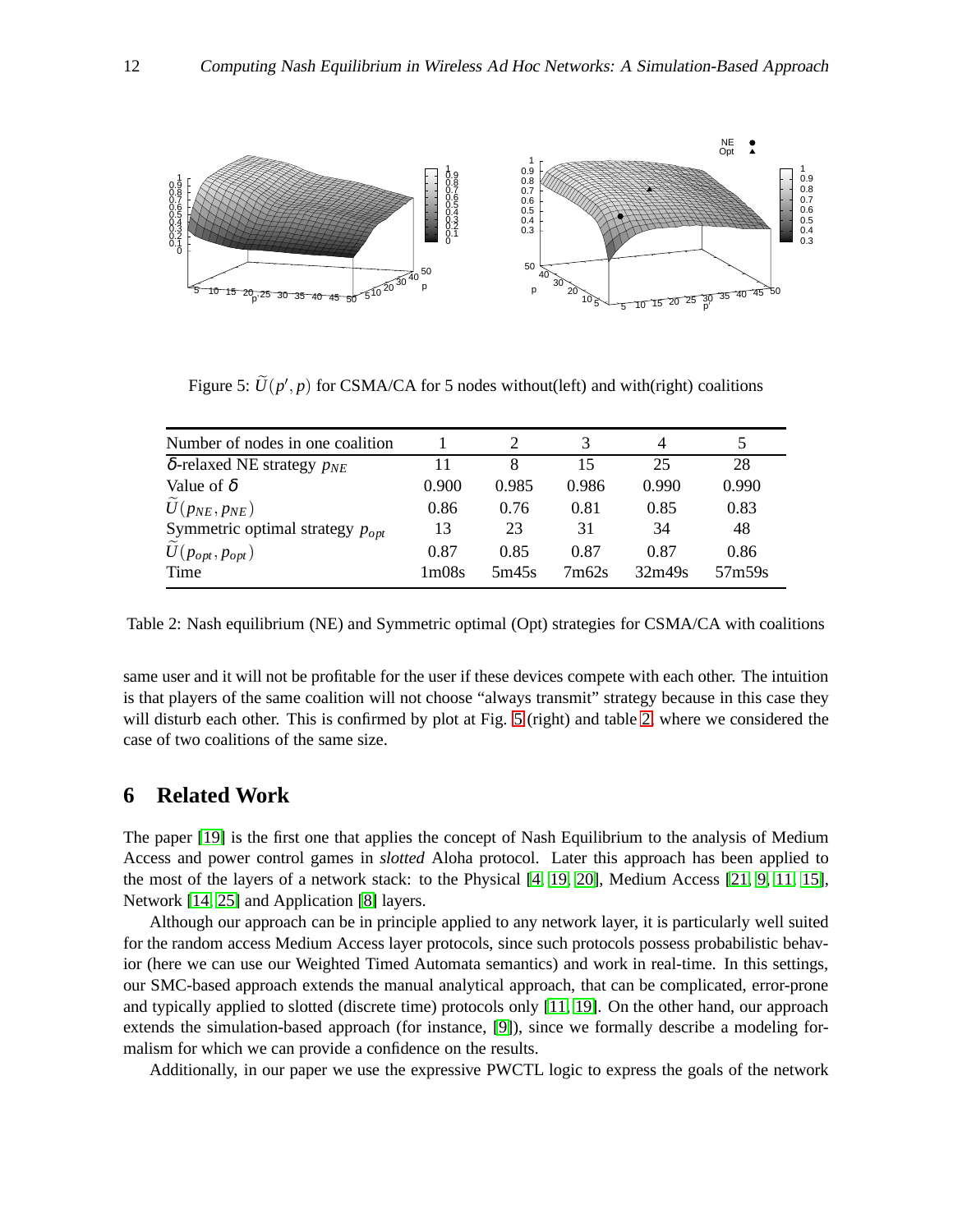nodes, and thus to define their utility functions with respect to time and energy constraints. This allows us to apply the same framework to the analysis of different protocols, while another approaches does not allow such a generalization.

Our experimental results extend those proposed in [\[19\]](#page-13-5) from the *slotted* Aloha to the unslotted one. Up to our knowledge, we are also the first ones, who study coalitions between nodes in the IEEE 802.15.4 CSMA/CA protocol.

### **7 Conclusions**

In this paper we have presented a methodology to apply statistical model checking to search for a Nash equilibrium on different types of networks. Experiments demonstrate the maturity of our technique and shows that it can be applied in principle to more complex problems. The technique avoids analytical analysis of the model and contrary to pure simulation-based techniques, ours provides statistical confidence on its results. As future work we will extend the language of our tool to be able to apply it to other domains such as biological systems.

### <span id="page-12-0"></span>**References**

- [1] Parosh Abdulla, Giorgio Delzanno, Othmane Rezine, Arnaud Sangnier & Riccardo Traverso (2011): *On the Verification of Timed Ad Hoc Networks*. In: Proceedings of the 9th International Conference on Formal Modeling and Analysis of Timed Systems (FORMATS'11), Lecture Notes in Computer Science , Springer, doi[:10.1007/978-3-642-24310-3](http://dx.doi.org/10.1007/978-3-642-24310-3_18) 18.
- <span id="page-12-6"></span>[2] Norman Abramson (1970): *The Aloha system: another alternative for computer communications*. In: Proceedings of the November 17-19, 1970, fall joint computer conference, AFIPS '70 (Fall), ACM, New York, NY, USA, pp. 281–285, doi[:10.1145/1478462.1478502.](http://dx.doi.org/10.1145/1478462.1478502)
- <span id="page-12-8"></span><span id="page-12-7"></span>[3] ZigBee Alliance (2005): *ZigBee specification 1.0*.
- [4] Eitan Altman, Nicolas Bonneau, Merouane Debbah & Giuseppe Caire (2005): *An evolutionary game perspective to Aloha with power control*. In: ITC 19, 19th International Teletraffic Congress, August <sup>29</sup> - September 2, <sup>2005</sup>.
- <span id="page-12-3"></span>[5] Rajeev Alur, Salvatore La Torre & George J. Pappas (2001): *Optimal Paths in Weighted Timed Automata*. In: HSCC'01, Springer, pp. 49–62, doi[:10.1016/j.tcs.2003.10.038.](http://dx.doi.org/10.1016/j.tcs.2003.10.038)
- <span id="page-12-2"></span>[6] Gerd Behrmann, Ansgar Fehnker, Thomas Hune, Kim Guldstrand Larsen, Paul Pettersson, Judi Romijn & Frits W. Vaandrager (2001): *Minimum-Cost Reachability for Priced Timed Automata*. In: HSCC, pp. 147– 161.
- <span id="page-12-5"></span>[7] Patricia Bouyer, Kim Guldstrand Larsen & Nicolas Markey (2008): *Model Checking One-Clock Priced Timed Automata*. Logical Methods in Computer Science 4(2), doi[:10.2168/LMCS-4\(2:9\)2008.](http://dx.doi.org/10.2168/LMCS-4(2:9)2008)
- <span id="page-12-10"></span>[8] Levente Buttyan & Jean-Pierre Hubaux (2008): *Security and Cooperation in Wireless Networks*. Cambridge University Press, Cambridge.
- <span id="page-12-1"></span>[9] Mario Cagalj, Saurabh Ganeriwal, Imad Aad & Jean-Pierre Hubaux (2004): *On Cheating in CSMA/CA Ad Hoc Networks*. Technical Report, Proc. IEEE INFOCOM 2005.
- <span id="page-12-4"></span>[10] Franck Cassez & Kim Guldstrand Larsen (2000): *The Impressive Power of Stopwatches*. In: CONCUR, pp. 138–152, doi[:10.1007/3-540-44618-4](http://dx.doi.org/10.1007/3-540-44618-4_12) 12.
- <span id="page-12-9"></span>[11] Johannes Dams, Thomas Kesselheim, & Berthold Vocking (2011): *Transmission Probability Control Game with Limited Energy*. In: IEEE DySPAN, to appear, doi[:10.1109/DYSPAN.2011.5936232.](http://dx.doi.org/10.1109/DYSPAN.2011.5936232)